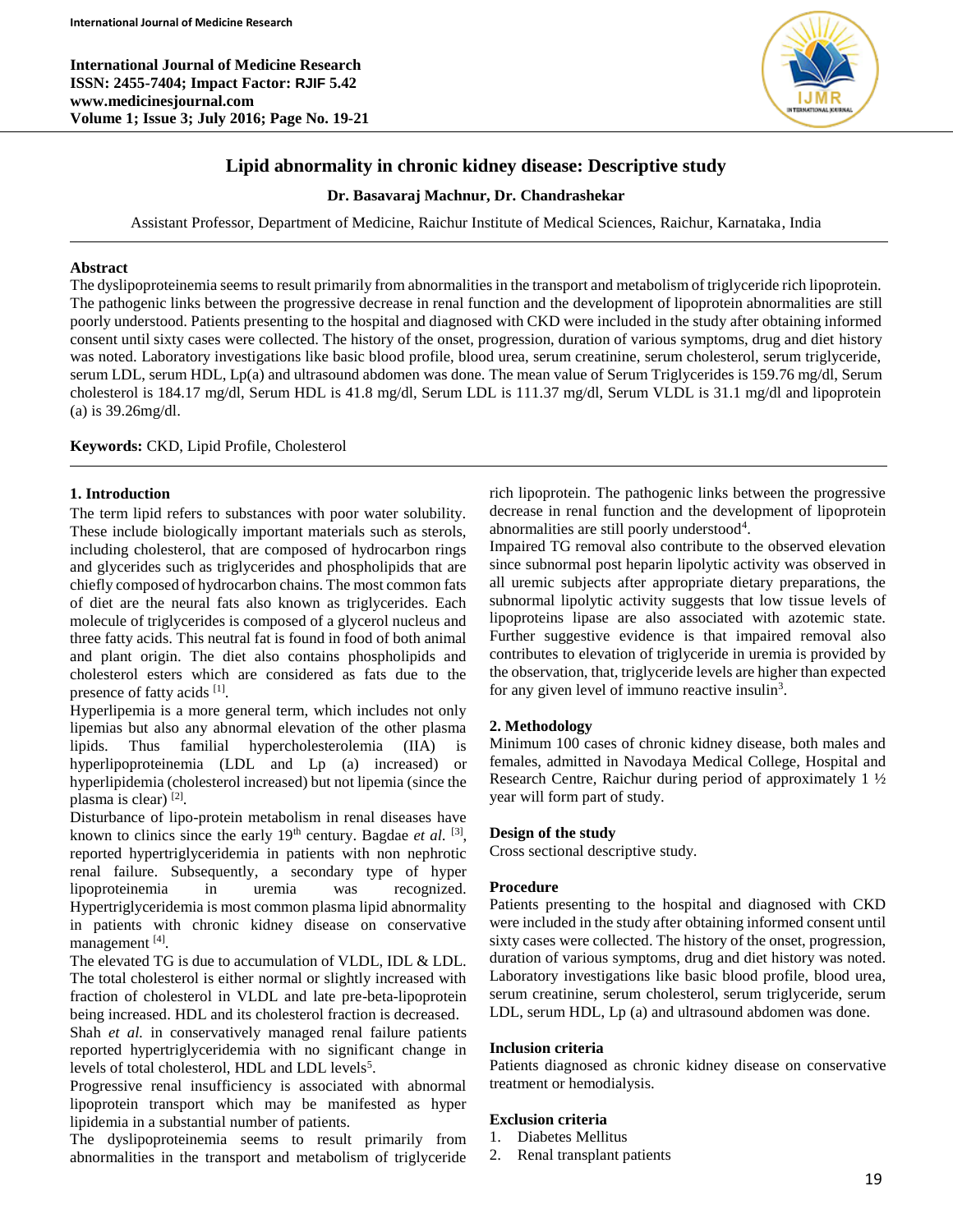- 3. Patients on lipid lowering drug.
- 4. Patients less than 18 years
- 5. Hypo/Hyperthyroidism

Mean, standard deviation and confidence interval was calculated and the same represented by graphs. Student t test was used to calculate the significance between means.

#### **3. Results**

|  |  | Table 1: Mean Lipid Profile |
|--|--|-----------------------------|
|  |  |                             |

| Lipid profile     | Mean(mg/dl) |  |
|-------------------|-------------|--|
| Total cholesterol | 184.17      |  |
| Triglyceride      | 159.76      |  |
| HDL.              | 41.8        |  |
| LDL.              | 111.37      |  |
| VLDL              | 31.1        |  |
| (a)               | 39.26       |  |

It can be seen that the mean value of Serum Triglycerides is 159.76 mg/dl, Serum cholesterol is 184.17 mg/dl, Serum HDL is 41.8 mg/dl, Serum LDL is 111.37 mg/dl, Serum VLDL is 31.1 mg/dl and lipoprotein (a) is 39.26mg/dl.

The mean values of the different fractions were obtained with respect to the co-morbid conditions present in the study sample. The comparative mean values of the different fractions of lipid in CKD patients with HTN and without HTN is depicted in bar diagram below.

**Table 2:** Lipid profile in hypertensive and non-hypertensive patients

| <b>Lipid Profile of CKD patients</b> | <b>Hypertension</b> |                |  |
|--------------------------------------|---------------------|----------------|--|
|                                      | Yes                 | N <sub>0</sub> |  |
| Total cholesterol                    | 195.04              | 174.53         |  |
| Triglyceride                         | 175.4               | 145.88         |  |
| HDL                                  | 38.28               | 44.93          |  |
| LDL.                                 | 122.93              | 101.12         |  |
| VLDL                                 | 34.05               | 28.48          |  |
| Lp(a)                                | 41.28               | 37.47          |  |

The p value of S. Triglyceride is 0.030, S. Cholesterol is 0.011, S.HDL is 0.019, S.LDL is 0.011, S. VLDL is 0.044 and Lp(a) is 0.045 which are significant.

| <b>Table 3:</b> Tests of equality of Means |
|--------------------------------------------|
|--------------------------------------------|

| <b>Parameters</b> | <b>Tests of equality of Means</b> |         |  |
|-------------------|-----------------------------------|---------|--|
|                   |                                   |         |  |
| Total cholesterol | 2.105                             | 0.021   |  |
| Triglyceride      | 2.548                             | 0.020   |  |
| HDL               | $-2.260$                          | 0.027   |  |
| LDL               | 1.987                             | 0.026   |  |
| VLDL              | 2.548                             | 0.016   |  |
| Lp(a)             | 11.983                            | < 0.001 |  |

#### **4. Discussion**

In our study, the mean value of lipid profile is as follows. Serum cholesterol is 184.17 mg/dl, Serum Triglycerides is 159.76 mg/dl, Serum HDL is 41.8 mg/dl, Serum LDL is 111.37 mg/dl, Serum VLDL is 31.1 mg/dl and lipoprotein (a) is 39.26mg/dl.

One of the study conducted by Mannangi et al. <sup>[6]</sup> also showed similar results. In their study, Mean values in mg/dl were as follows; total cholesterol (196.80±54.58), Triglycerides (187.93±60.61), HDL (38.60±11.54), LDL (125.33±14.38), VLDL (34.86±11.87), Lp(a) (61.98±36.38).

Attman P.O., Alaupovic P., stated, hypertriglyceridemia is the most common plasma lipid abnormality in adult patients and children with renal failure [4].

The cause for hyper triglyceridemia in chronic kidney disease patients, has not been delineated. Available data derived from kinetic studies with intra lipid administration have demonstrated that reduced catabolism of triglyceride is the predominant defect due to deficiency of lipoprotein lipase  $[6, 8]$  or hepatic triglyceride lipase or both. These enzymes are the primary mediation of the process, reason for decrease in activity of these enzymes are not clear. Possibly due to;

- **Presence of circulatory inhibitor of lipolytic enzymes in the** serum.
- Changes in apoprotein concentrations which can effect lipoprotein lipase activity [7].
- Insulin resistance seen in renal insufficiency  $[4]$ .
- Alteration of lipoprotein substrate  $[4]$ .

Fuh MMT *et al.* <sup>[8]</sup> found decrease in plasma HDL cholesterol concentration seen in patients with chronic kidney disease is associated with decrease in both the fractional catabolic rate and the total synthetic rate of apoAI/HDL. The worse the renal function is the slower the fractional catabolic rate and the lower the apoAI/HDL. The changes in lipoprotein lipase activity the enzyme that are responsible for VLDL-triglyceride hydrolysis may play a major role in this regard. For example lipoprotein lipase activity is decreased in patients with chronic renal failure. The lower the lipoprotein lipase activity is the lower the plasma HDL concentration. There is also evidence that patients with chronic kidney disease have a factor in the plasma which inhibits lipoprotein lipase. Thus there are several possible mechanisms involving an abnormality in VLDL - triglyceride hydrolysis which could result in abnormal HDL metabolism and HDL concentration in patients with chronic kidney disease.

Anderson et al., showed increase in LDL levels<sup>9</sup>. The concentration of the most atherogenic lipoprotein LDL is usually normal or only marginally increased. In Uremia LDL lipoproteins qualitatively altered. *In-vitro* studies have shown that LDL isolated from uremic patients is a poor ligand for the LDL apo B/E receptors.

LDL clearance is often abnormally low in patients with chronic renal failure. The delayed clearance of LDL, increases in the time of residence of LDL in the circulation. This leads to number of disturbances in the LDL metabolism modification of LDL such as carbamylation, oxidation. Internalization with glycosaminoglycans suggested to cause accelerated atherosclerosis<sup>[10]</sup>. Cheung showed increase in very low density lipoproteins (VLDL)<sup>[11]</sup>.

Koch *et al.*, showed association between history of coronary artery stenosis and dyslipidemia in patients with CKD and observed Lp (a) levels were increased along with decreased HDL-Cholesterol, but no change in total cholesterol, LDL-Cholesterol and triglyceride levels [12].

### **5. Conclusion**

In this study, mean values of lipid profile in 100 CKD patients showed increase in triglycerides, LDL, VLDL and Lp(a), decrease in mean value of HDL

### **6. References**

1. Kronenberg F, Steinmetz A, Kostner GM, Dieplinger H. Lipoprotein (a) in health and disease. Crit Rev Clin Lab Sci. 1996; 33:495-543.